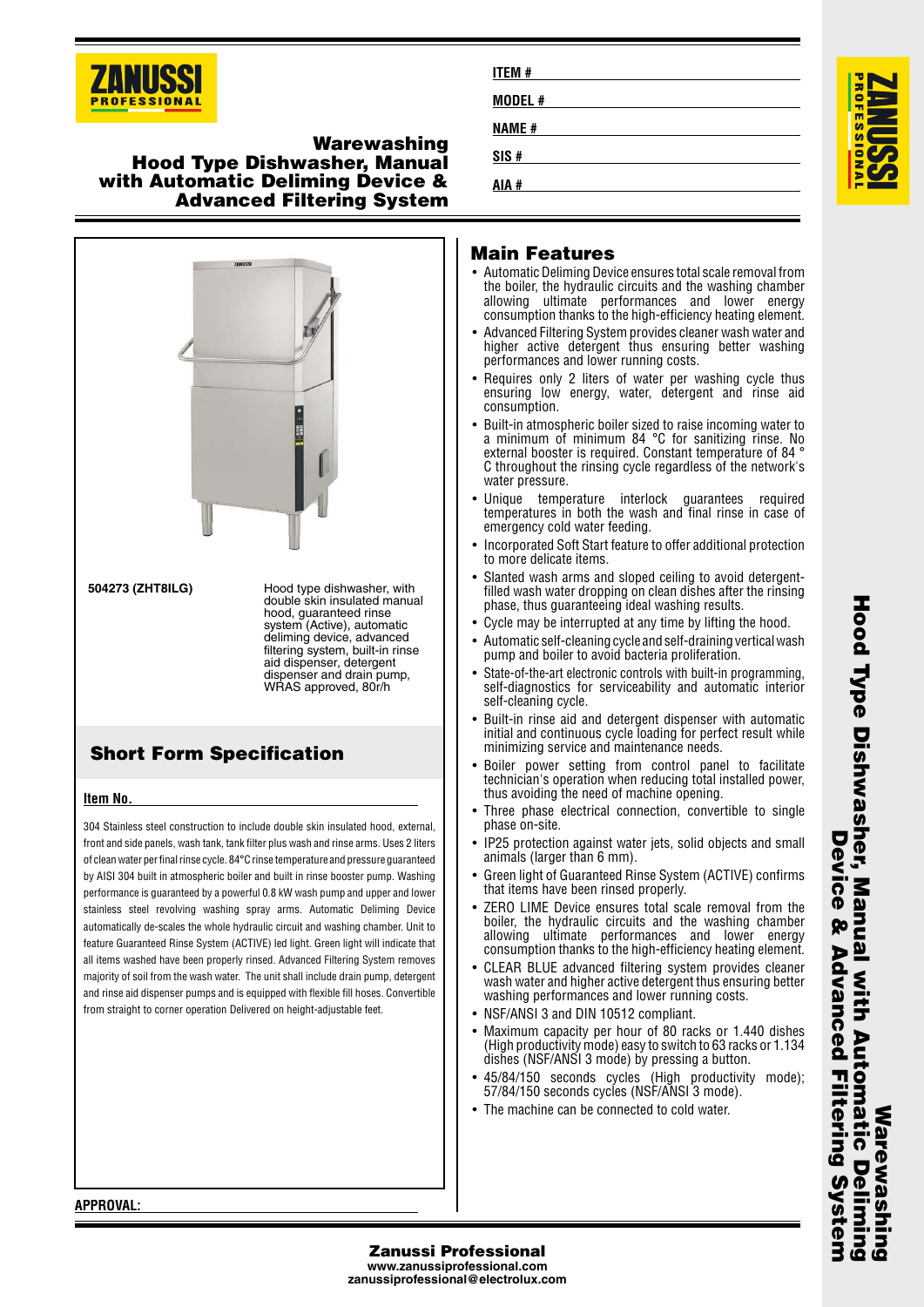

## **Warewashing Hood Type Dishwasher, Manual with Automatic Deliming Device & Advanced Filtering System**

# **Construction**

- Heavy duty Stainless steel construction. Internal cavity as well as exterior panels are in 304 series Stainless steel.
- Pressed tank in front position to facilitate cleaning.
- Double skin insulated hood.
- Specially designed Stainless steel wash/rinse arms and nozzles provide superior cleaning action.
- Revolving interchangeable Stainless steel wash/rinse arms above and below the rack, screw out for simple clean up.
- Pre-arranged for on-site HACCP implementation and Energy Management device.
- Element protection from dry fire and low water.
- Unit to include drain, detergent and rinse aid dispenser pumps

# **Included Accessories**

| • 2 of Yellow cutlery container                                                                      | <b>PNC 864242</b> |        |
|------------------------------------------------------------------------------------------------------|-------------------|--------|
| • 1 of Basket for 18 dinner plates or 27 side<br>plates (max. diam. 240 mm)                          | PNC 867002        |        |
| • 1 of Basket for cups and coffee cups (24-48<br>pcs) - blue                                         | <b>PNC 867007</b> |        |
| <b>Optional Accessories</b>                                                                          |                   |        |
| • Kit 8 plastic boxes for cutlery - yellow                                                           | PNC 780068        | ◻      |
| • External manual water softener - 12 It                                                             | PNC 860412        | n      |
| External automatic water softener - 8 It                                                             | PNC 860413        | $\Box$ |
| External manual water softener - 20 lt                                                               | PNC 860430        | $\Box$ |
| • Connectivity kit for Double Skin Hood Type<br>Dishwashers (ECAP)                                   | PNC 864007        | $\Box$ |
| • Stainless steel inlet hose kit                                                                     | PNC 864016        | ∩      |
| • Filter for partial demineralization                                                                | PNC 864017        | $\Box$ |
| • Kit to measure total/partial water hardness                                                        | PNC 864050        | $\Box$ |
| • Yellow cutlery container                                                                           | PNC 864242        | $\Box$ |
| • Filter for total demineralization                                                                  | PNC 864367        | $\Box$ |
| • Front control panel for double skin hood type<br>dishwasher                                        | PNC 864373        | $\Box$ |
| • External reverse osmosis filter for single tank<br>Dishwashers with atmosphere boiler and<br>Ovens | PNC 864388        | ❏      |
| • Pressure reducer for single tank dishwasher                                                        | PNC 864461        | ◻      |
| • Kit of rack and support to wash fryer basket                                                       | PNC 864463        | n      |
| • Kit of 100mm feet for Hood Type Dishwasher                                                         | PNC 864464        | $\Box$ |
| • Connecting kit for duet manual hood type<br>dishwasher                                             | PNC 865264        | n      |
| • Extra heavy rack support for hood type<br>dishwasher                                               | PNC 865493        | ◻      |
| • Set of 4 yellow cutlery containers                                                                 | PNC 865574        | ❏      |
| • Basket for 6 trays 530x370 mm                                                                      | PNC 866743        | $\Box$ |
| • Basket for 12 soup plates or 12 cups (max.<br>diam. 240 mm)                                        | PNC 867000        | ◻      |
| • Basket for 18 dinner plates or 27 side plates<br>(max. diam. 240 mm)                               | PNC 867002        | $\Box$ |
| • Basket for cups and coffee cups (24-48 pcs)<br>- blue                                              | PNC 867007        | ◻      |
| • Basket for bulk cutlery-capacity: 100 pieces -<br>brown                                            | PNC 867009        | ❏      |
| • Cover grid for small/light items in rack                                                           | PNC 867016        | ❏      |
| • Basket for 25 glasses max. height: 120 mm<br>diameter: 80 mm - blue                                | PNC 867021        | ◻      |
| Basket for 16 glasses max. height: 70 mm -<br>blue                                                   | PNC 867023        | ◻      |
|                                                                                                      |                   |        |

- Basket semi-professional (500x500x190mm) PNC 867024 ❑
- Basket for 16 glasses max. height: 220 mm diameter: 100 mm blue PNC 867040 ❑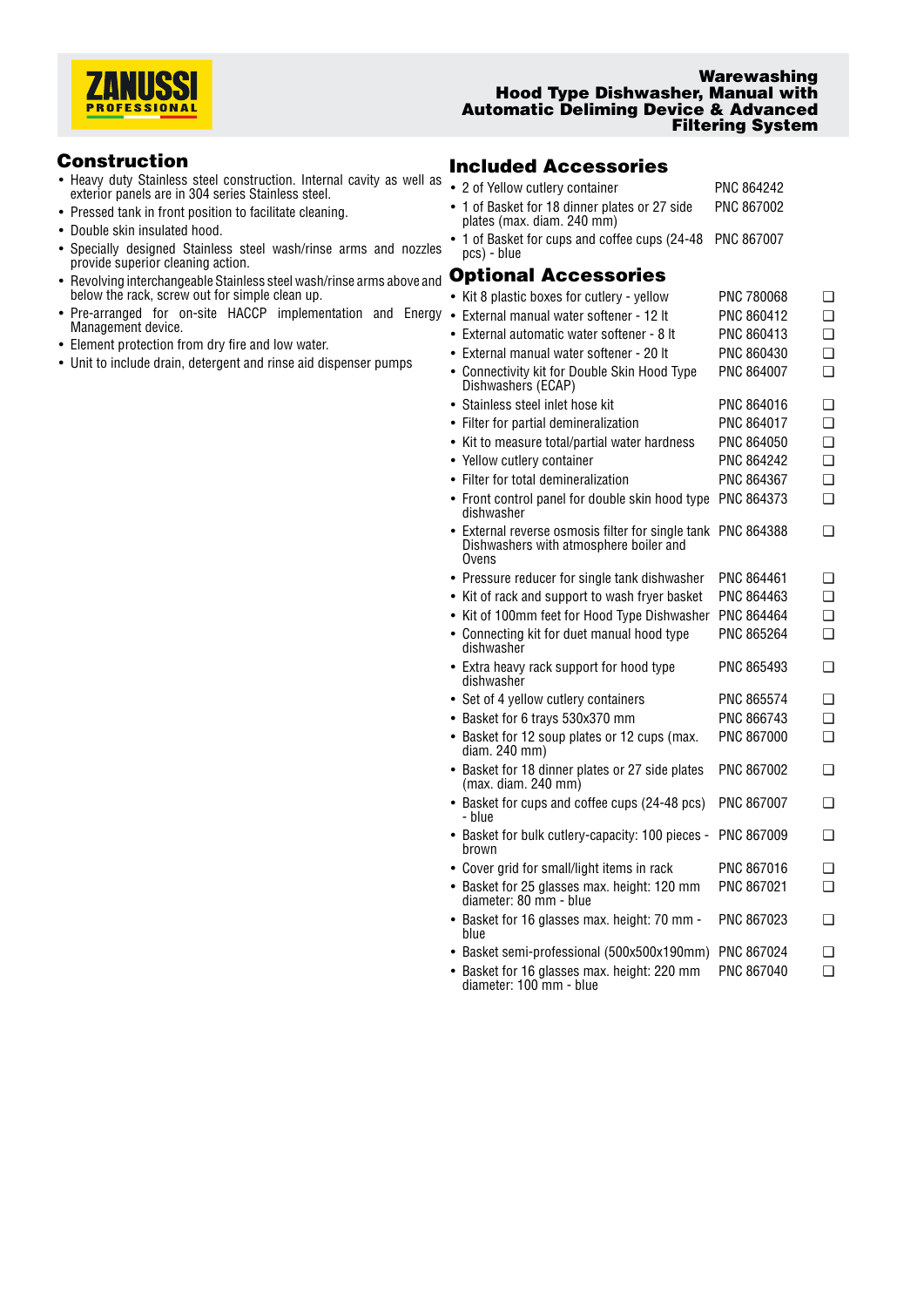

## **Warewashing Hood Type Dishwasher, Manual with Automatic Deliming Device & Advanced Filtering System**



| <b>Electric</b> |  |
|-----------------|--|
|                 |  |

|    | <b>Supply voltage:</b>                |                   |
|----|---------------------------------------|-------------------|
|    | 504273 (ZHT8ILG)                      | 400 V/3N ph/50 Hz |
|    | <b>Convertible to:</b>                | 230V 1N~; 230V 3~ |
|    | <b>Default Installed Power:</b>       | 9.9 kW            |
|    | <b>Reducible Installed Power:*</b>    | $6.9$ kW          |
|    | <b>Boiler Heating Elements Power:</b> | 9 kW              |
|    | <b>Boiler Reducible To:*</b>          | 6 kW              |
|    | Tank heating elements:                | 3 kW              |
|    | Water:                                |                   |
|    | Water supply temperature*:            | 10-65 °C          |
|    | Drain line size:                      | $20.5 \text{ mm}$ |
|    | Inlet water supply pressure:          | $0.5 - 7$ bar     |
|    | Water consumption per cycle (It):     | 2                 |
| de | <b>Boiler Capacity (It):</b>          | 12                |
|    | Tank Capacity (It):                   | 24                |
|    | ---                                   |                   |

# **Key Information:**

| $N^{\circ}$ of cycles:                           | 3                  |
|--------------------------------------------------|--------------------|
| Duration cycle:*                                 | 45/84/150 sec.     |
| <b>Duration cycle - NSF/ANSI 3</b><br>compliant: | 57/84/150 sec.     |
| Racks per hour:*                                 | 80                 |
| Racks per hour - NSF/ANSI 3<br>compliant:        | 63                 |
| Dishes per hour:*                                | 1440               |
| Dishes per hour - NSF/ANSI 3<br>compliant:       | 1134               |
| Wash temperature:                                | 55-65 °C           |
| Wash temperature - NSF/ANSI 3<br>compliant:      | 75 °C              |
| Rinse temperature:                               | 84 °C              |
| Net weight:                                      | 117 kg             |
| Shipping weight:                                 | 134 kg             |
| <b>Shipping volume:</b>                          | $1.23 \text{ m}^3$ |
| Packaging size<br>(WxDxH):                       | 920x770x1730 mm    |
| <b>Noise level:</b>                              | <63 dBA            |
|                                                  |                    |

\* According to market standard, the productivity is declared at ar inlet water supply temperature of 50°C . If the water is supplied at 65°C, the power can be reduced by 3 kW without any loss in productivity.

\*\* When connected to cold water, the cycle time will be prolonged accordingly. The machine will have productivity per hour of 48 racks at 10°C supply temperature or 55 racks at 20°C supply temperature.

# **Air Emission:**

| Latent heat:   | 500 W  |
|----------------|--------|
| Sensible heat: | 2000 W |